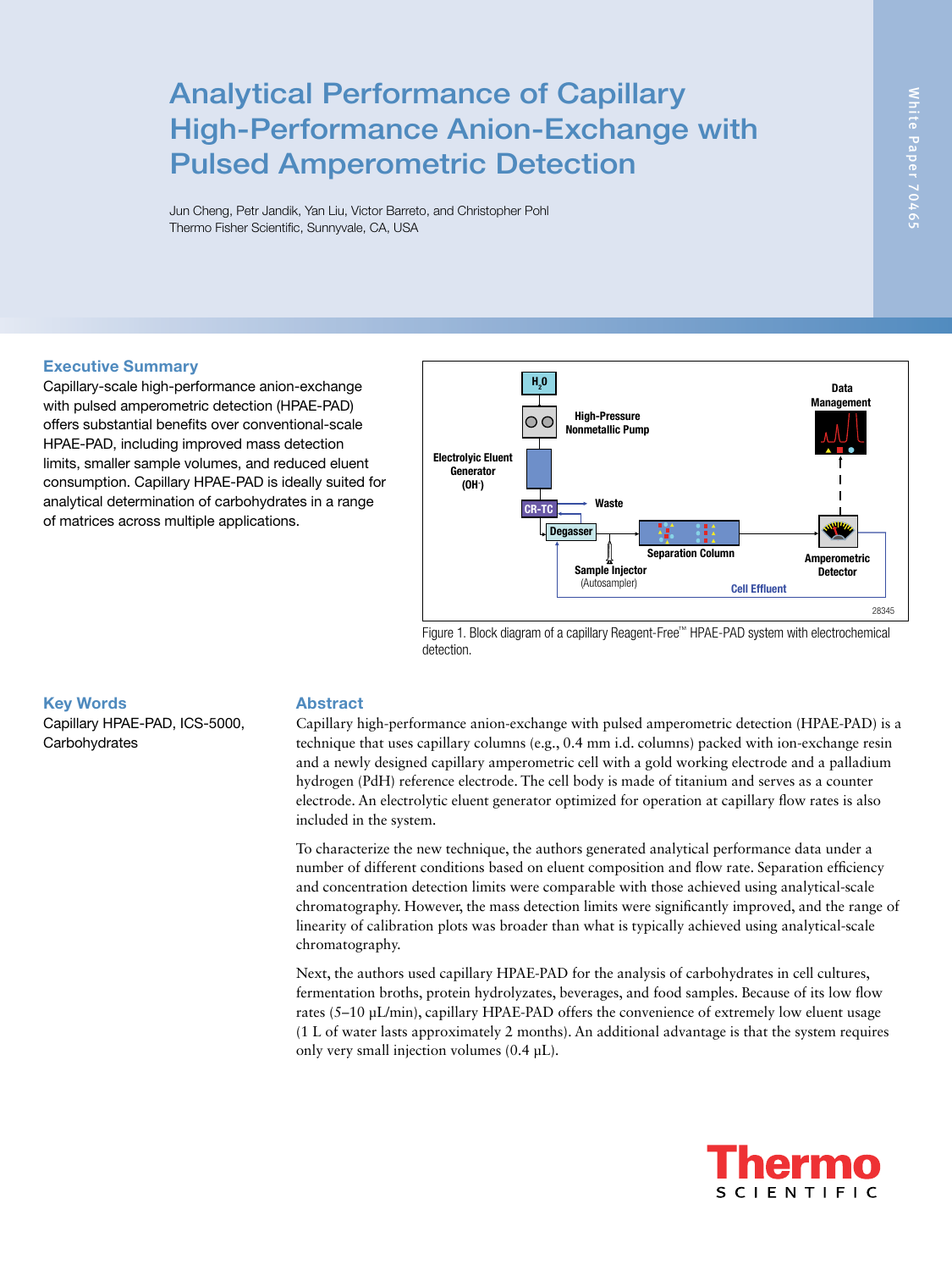#### **Experimental**

Instrument: Thermo Scientific™ Dionex™ ICS-5000 Ion Chromatography System, including:

- Autosampler with low-volume injector valve (0.40 µL)
- Dual pump (DP) with flow range from 1 to 100 µL/min
- Capillary Eluent Generator (CapEG)
- Capillary Thermo Scientific Dionex CR-ATC Continuously Regenerated Anion Trap Column
- Thermo Scientific™ Dionex™ IC Cube™ cartridge with capillary Thermo Scientific™ Dionex™ CarboPac™ PA20 column,  $0.40 \times 150$  mm
- Capillary ED cell (130 nL dead volume) equipped with PdH reference electrode and disposable gold working electrode (1 mm diamter)

System Control and Data Processing: Thermo Scientific™ Dionex™ Chromeleon™ 6.8 Chromatography Data System software

Chromatographic Conditions: See figures for detail.



Figure 2. Selected molecular structures: sugar alcohols, monosaccharides, and disaccharides.

|            | <b>Linear Range</b> |                   | <b>Correlation Coefficients</b> |                   |  |
|------------|---------------------|-------------------|---------------------------------|-------------------|--|
|            | <b>Capillary</b>    | <b>Analytical</b> | <b>Capillary</b>                | <b>Analytical</b> |  |
| <b>Fuc</b> | $0.024 - 50$        | $0.023 - 20$      | 0.9958                          | 0.9932            |  |
| GaIN       | $0.018 - 25$        | $0.014 - 20$      | 0.9998                          | 0.9920            |  |
| GIcN       | $0.029 - 25$        | $0.023 - 20$      | 0.9949                          | 0.9987            |  |
| Gal        | $0.054 - 25$        | $0.029 - 20$      | 0.9964                          | 0.9932            |  |
| GIc        | $0.056 - 50$        | $0.027 - 50$      | 0.9986                          | 0.9961            |  |
| Man        | $0.068 - 50$        | $0.059 - 50$      | 0.9956                          | 0.9975            |  |

Table 1. Calibration performance of capillary and analytical systems.

1. Reference electrode: PdH (capillary); Ag/AgCl (analytical)

2. Eluent: EG generated (capillary); manually prepared eluent (analytical)

3. Injection volume: 0.40 µL (capillary); 25 µL (analytical)

4. Analytical system conditions: flow rate 0.25 mL/min; separation column Dionex CarboPac PA20, 3 × 150 mm; eluent 10 mM NaOH

| Table 2. Limits of detection using capillary and analytical systems. |  |  |  |  |
|----------------------------------------------------------------------|--|--|--|--|
|                                                                      |  |  |  |  |

|            | LOD (µM)         |                   | <b>LOD</b> (picogram) |                   |  |
|------------|------------------|-------------------|-----------------------|-------------------|--|
|            | <b>Capillary</b> | <b>Analytical</b> | <b>Capillary</b>      | <b>Analytical</b> |  |
| <b>Fuc</b> | 0.024            | 0.023             | 1.6                   | 94.4              |  |
| GalN       | 0.018            | 0.014             | 1.3                   | 62.7              |  |
| GIcN       | 0.029            | 0.023             | 2.1                   | 103.0             |  |
| Gal        | 0.054            | 0.029             | 3.9                   | 130.9             |  |
| GIc        | 0.056            | 0.027             | 4.0                   | 121.6             |  |
| Man        | 0.068            | 0.059             | 4.9                   | 265.7             |  |

1. Reference electrode: PdH (capillary); Ag/AgCl (analytical)

2. Eluent: EG generated (capillary); manually prepared eluent (analytical)

3. Injection volume: 0.40 µL (capillary); 25 µL (analytical)

4. Analytical system conditions: flow rate 0.25 mL/min; separation column Dionex CarboPac PA20, 3 × 150 mm; eluent 10 mM NaOH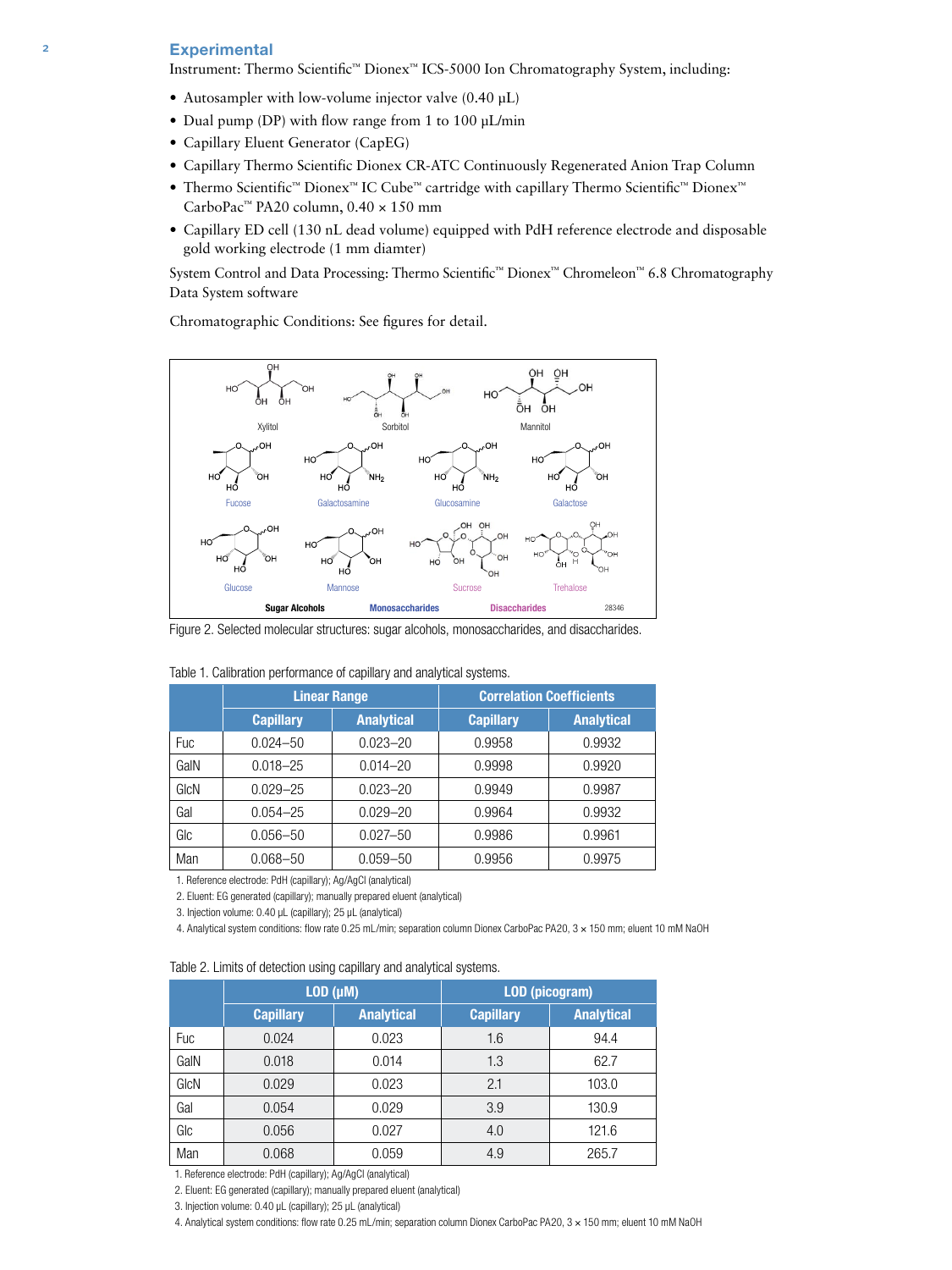

Figure 3. Response stability over two-week period: six monosaccharides, with PdH reference electrode.



Figure 4. Hydrolysis of a monoclonal antibody.



Figure 5. Separation of monoclonal antibody hydrolysate with and without Thermo Scientific™ Dionex™ AminoTrap™ column. The Dionex AminoTrap column is designed to eliminate amino acid interference. It is installed between injector and separation column.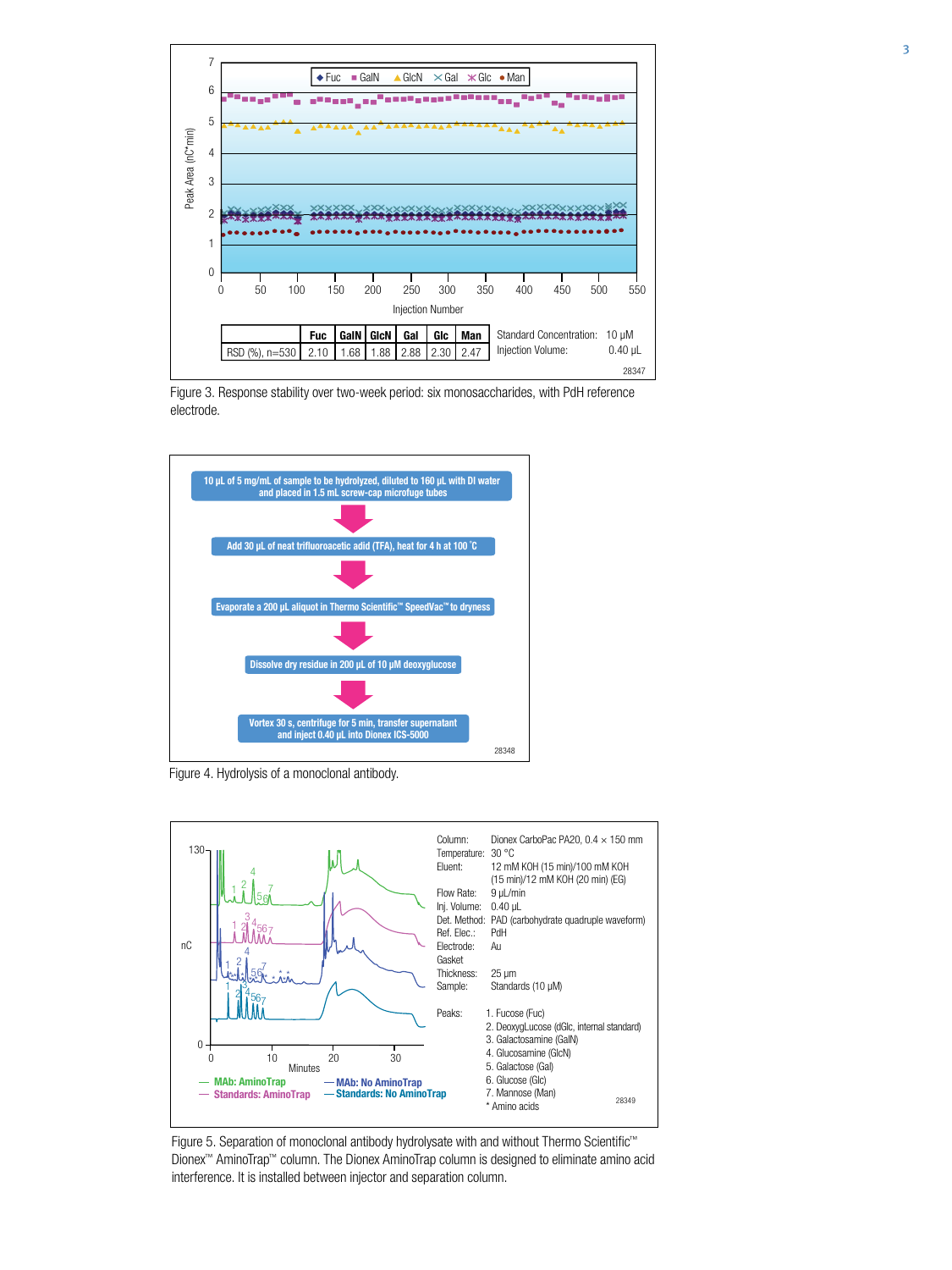

Letter 6. Preparation of a soluble coffee sample for free carbohydrate analysis.



Figure 7. Separation of coffee sugars.



Figure 8. Separation of wood sugars. Two critical pairs—rhamnose/arabinose and xylose/ mannose are separated in a single run.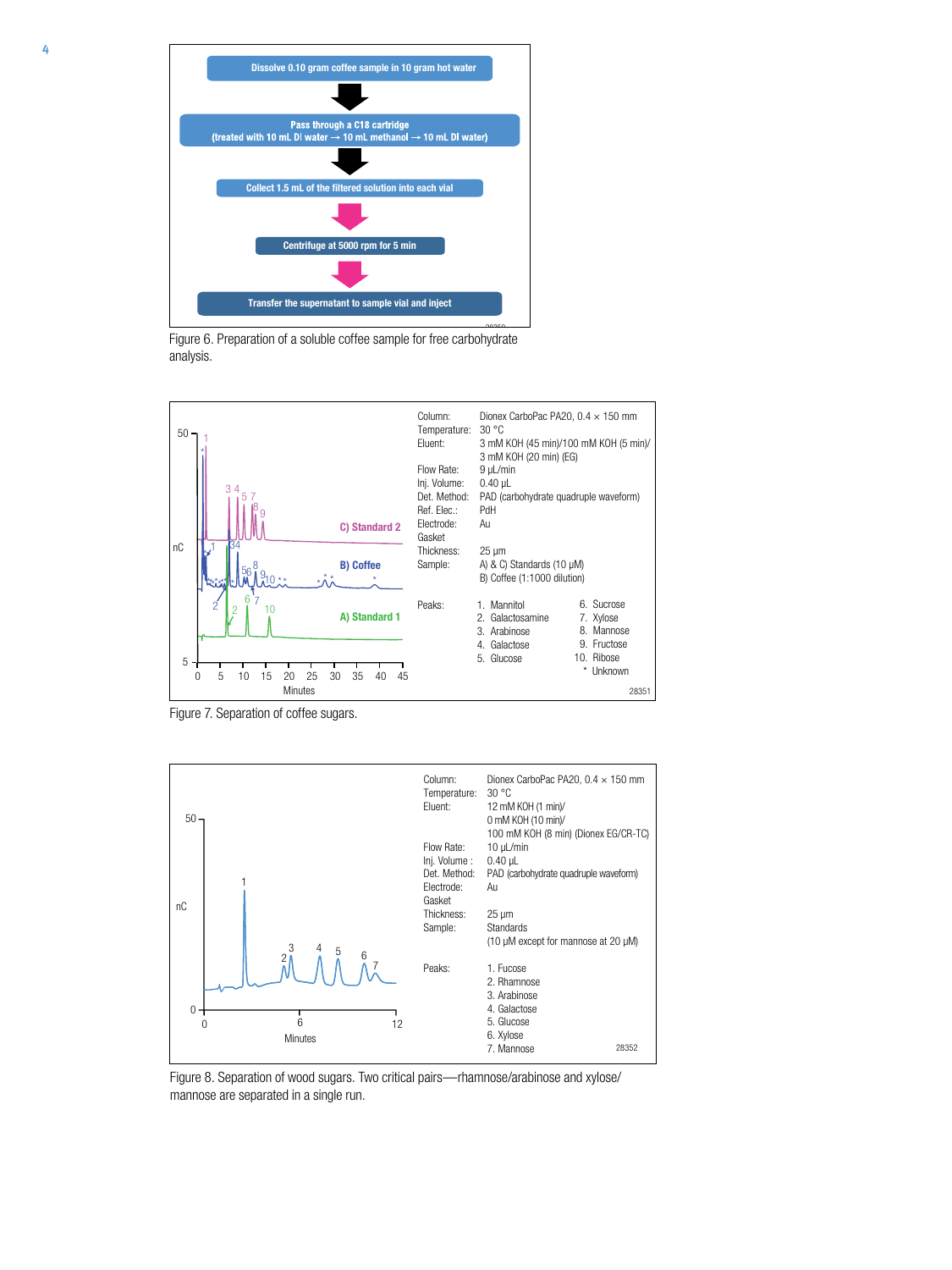

Figure 9. Separation of cell culture medium yeast extract; peptone-dextrose (YPD).



Figure 10. Separation of sugars, amino sugars, and amino acids in wine sample and standard.



Figure 11. Separation of sugars in juice samples and standard.